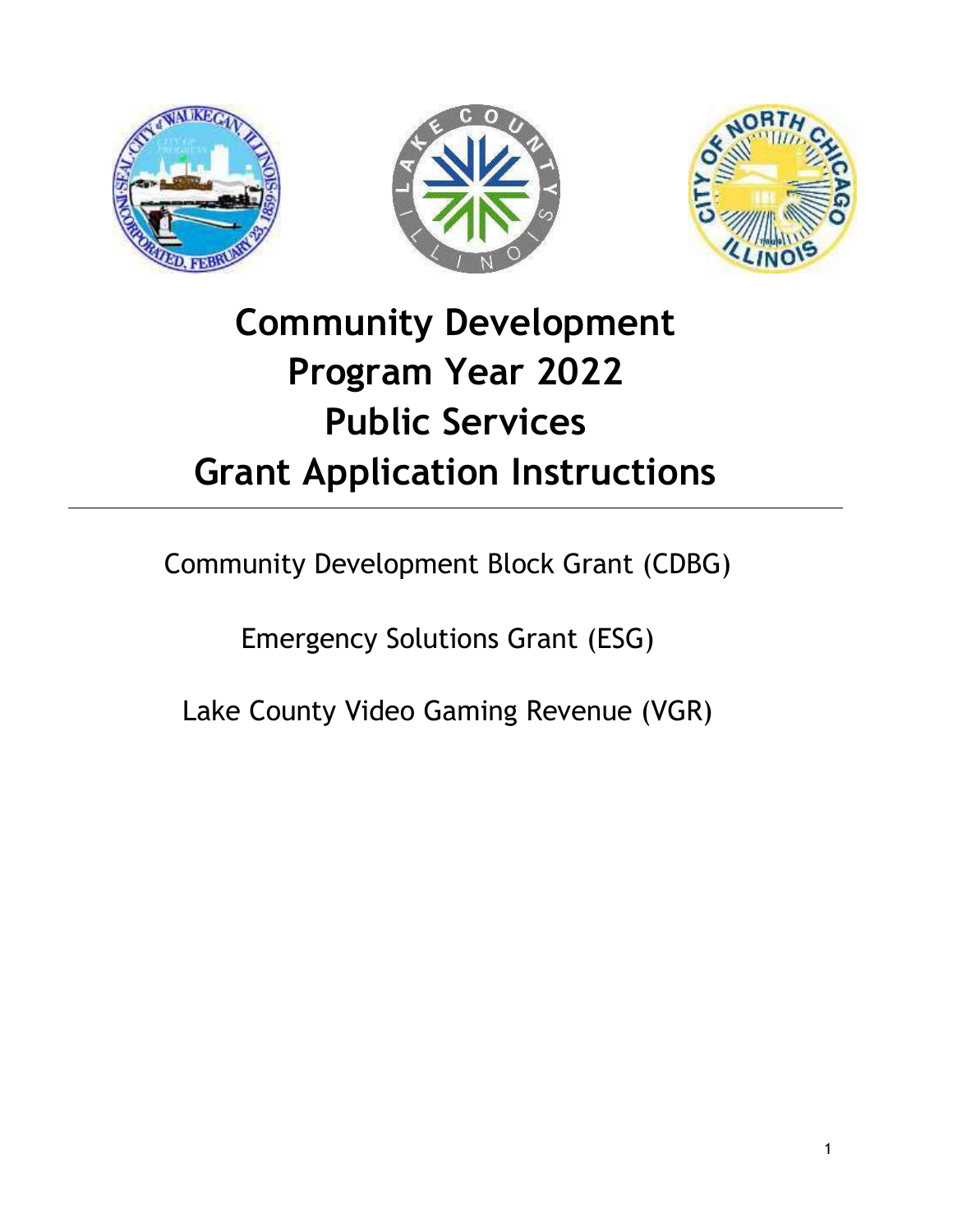# Program Year 2022 **Public Services Grant Application Instructions**

# **Contents**

| Lake County/North Chicago and Waukegan CDBG and ESG Specific Instructions 10 |  |
|------------------------------------------------------------------------------|--|
| Lake County/North Chicago CDBG and Lake County ESG Scoring Criteria 11       |  |
|                                                                              |  |
|                                                                              |  |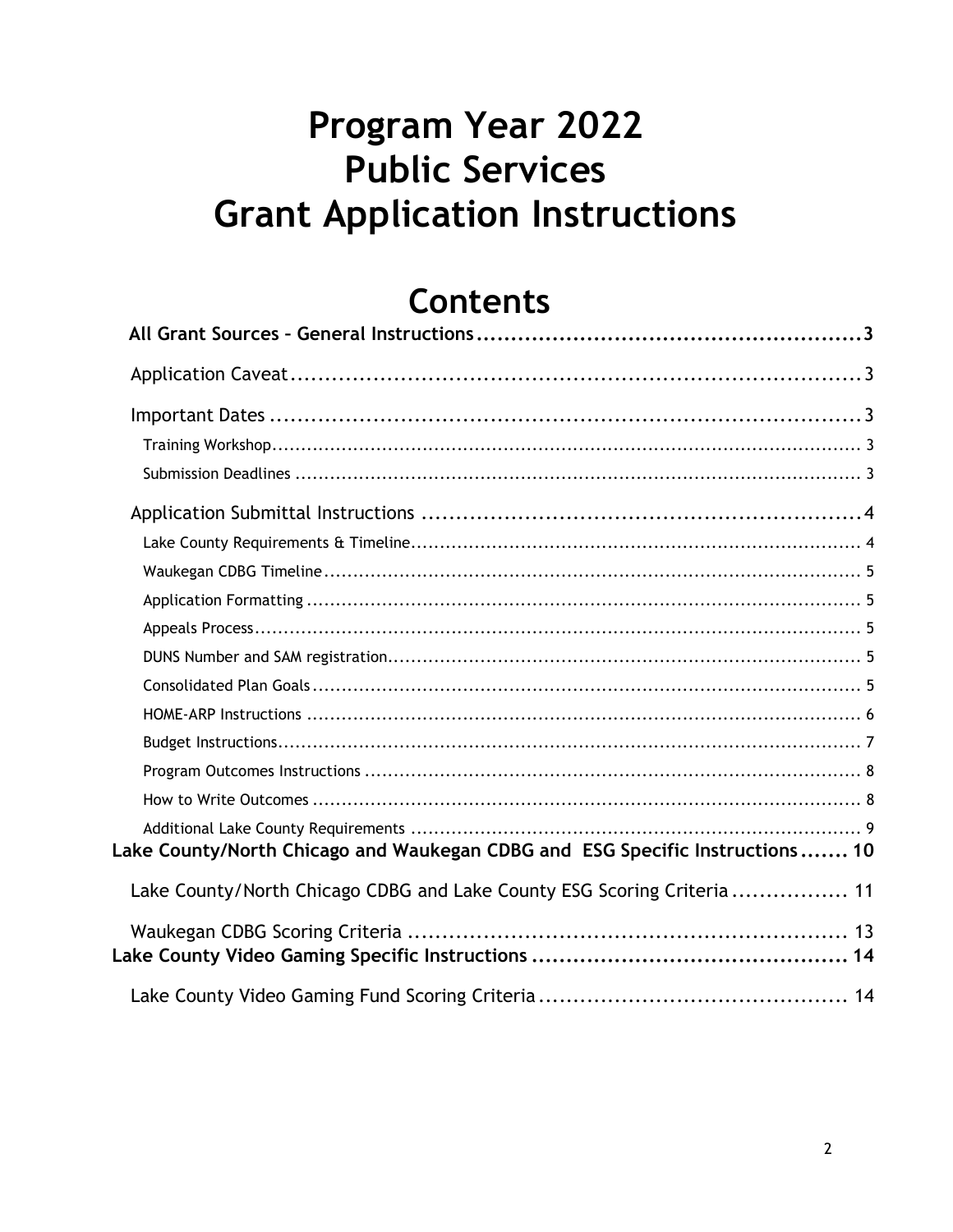# All Grant Sources – General Instructions

## Application Caveat

Lake County staff, Waukegan staff, the Housing & Community Development Commission and Stakeholder Participation Panel reserve the right to reject from consideration any applications that meet any of the following:

- Does not clearly meet a program National Objective;
- Does not clearly meet an approved goal for the 2022 application process;
- Is deemed incomplete and/or requires significant work to repair the original application submittal;
- Raises questions about an applicant's ability to effectively administer the requested project/program;
- Is not submitted on time.

## Important Dates

Training Workshop

Consolidated Application Training Workshop:

October 26, 2021 @ 9 am Via Zoom

• Attendance is *recommended* for all applicants.

## Submission Deadlines

Application Deadline: December 17, 2021 @ 4:00 pm

| <b>Due</b>                                 | <b>Waukegan CDBG</b>                                                                                                          | Lake County/North Chicago<br><b>CDBG/ESG/Video Gaming</b>                       |
|--------------------------------------------|-------------------------------------------------------------------------------------------------------------------------------|---------------------------------------------------------------------------------|
| December 17,<br>2021<br>4:00 <sub>pm</sub> | 1 electronic version (email) of application<br>land attachments delivered to:<br>cdbg@waukeganil.gov                          | 1 electronic version (email) of<br>application and attachments delivered<br>to: |
|                                            | In addition, 9 hard copies of the application<br><b>ONLY - NO ATTACHMENTS with 3-holes</b><br>bunched down the left-hand side | communitydevelopment@<br>lakecountyil.gov                                       |
|                                            | Delivered to:<br>CDBG Department,<br>100 N. MLK Jr. Avenue, 3rd Floor, Waukegan<br>City Hall                                  |                                                                                 |

## Applications are due no later than the dates/times listed above. Late applications will NOT be accepted, regardless of circumstances.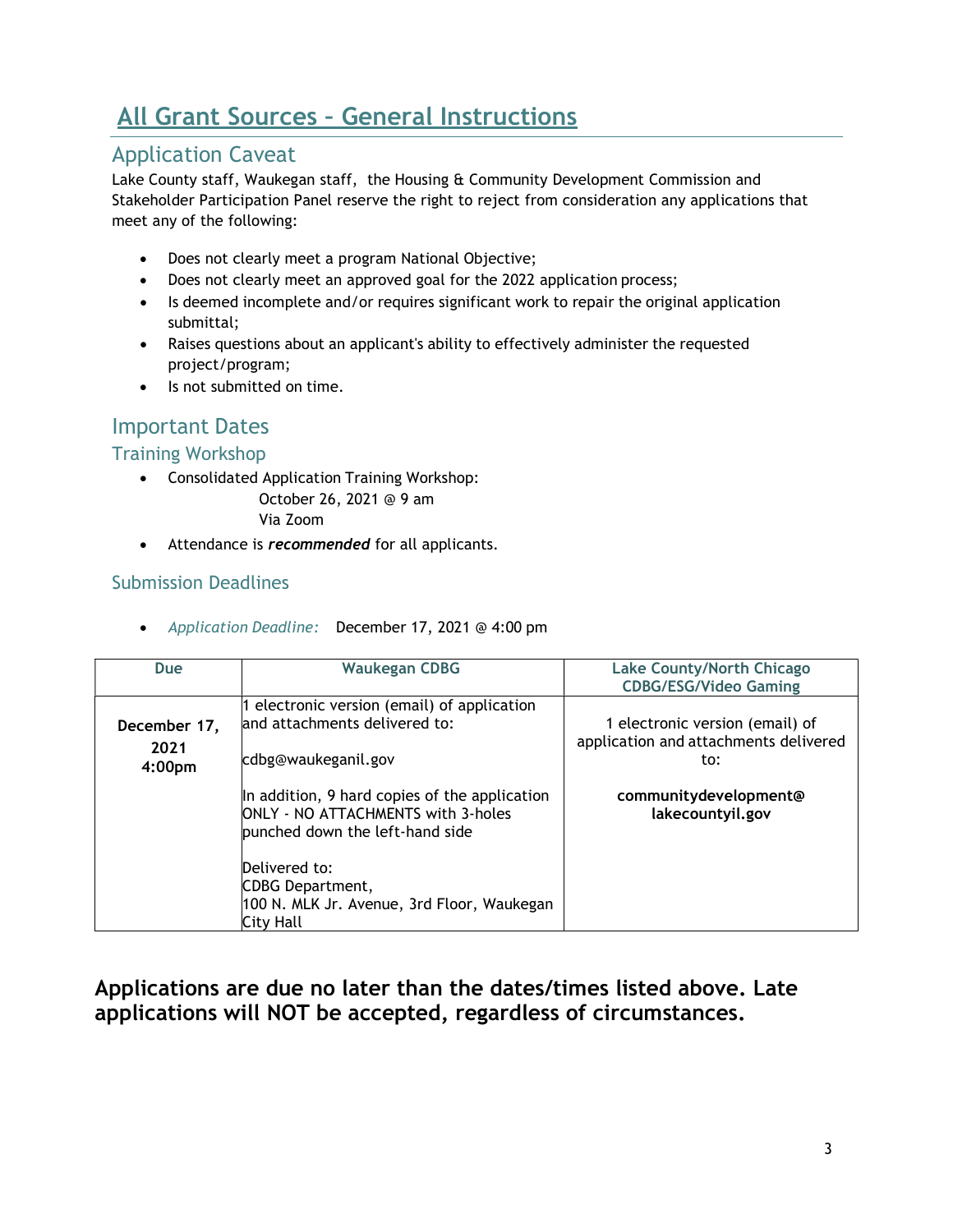## Application Submittal Instructions

PY2022 applications for Lake County/North Chicago CDBG, ESG and VGR must be submitted to communitydevelopment@lakecountyil.gov. Applications for Waukegan CDBG must be submitted to Waukegan's CDBG Department via email to cdbg@waukeganil.gov and with nine hard copies delivered to 100 N. MLK Jr. Avenue, 3rd Floor – Waukegan City Hall – CDBG Department. The electronic submission and the nine hard copies must be delivered/received by December 17, 2021 by 4:00pm.

Applications for Lake County may be submitted by either:

- a) attaching the application and all attachments to an email (if file sizes exceed limits, applications may be sent via multiple emails), OR
- b) emailing a DropBox link to a folder containing the application and all attachments.

All documents must be received by December 17, 2021, at 4:00 pm. Late applications will not be accepted, regardless of circumstances. Submitting applications two days ahead of time is recommended to allow time for any potential delays caused by email or DropBox technical difficulties.

## Lake County Requirements & Timeline



#### Appeals Hearing

All grants except Waukegan: January 12, 2022 HCDC meeting\*

#### Advisory Review Committee

- ESG: January 28, 2022, Homeless Assistance ARC\*
- CDBG Public Services & Lake County Video Gaming: January 28, 2022, Public Services ARC\*

#### Executive Committee Review

 All grants except Waukegan: February 9, 2022 HCDC Executive Committee\*

#### Waukegan Stakeholder Participation Panel

 Required for Waukegan CDBG applicants only. Application Review will be held the week of January 24 - 28, 2022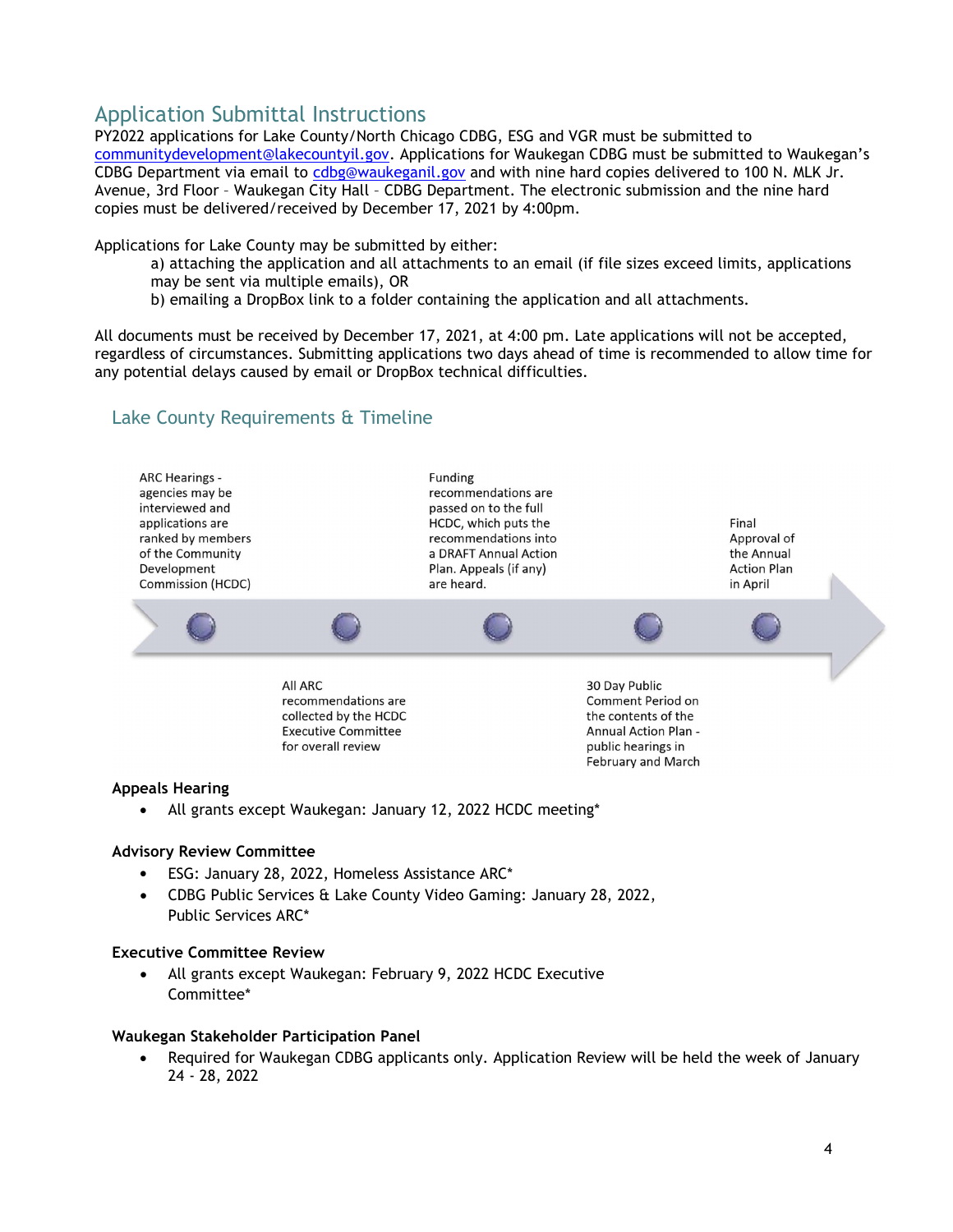## Housing and Community Development Public Hearing

All grants except Waukegan: March 4, 2022 HCDC\*

#### Lake County Board

All grants except Waukegan: April 12, 2022 Lake County Board meeting\*

\*All Housing and Community Development Commission, Advisory and Recommendation Committee, and Lake County Board meetings will be held virtually. Please see https://www.lakecountyil.gov/calendar for further details.

## Waukegan CDBG Timeline

- CDBG 2022 Human Services Application Review will be held January 24-28, 2022
- 2022 Annual Action Plan Public Hearing#1 and presentation to the City Council February 21, 2022
- 2022 Annual Action Plan Public Hearing #2 and approval by City Council March 21, 2022

## Application Formatting

- All applications must be submitted electronically. No paper applications will be accepted, except for Waukegan CDBG.
- Do not use more than the space requirement listed with the questions. It is not necessary to answer questions paragraph style. Please feel free to use bullets and short answers where appropriate. Keep explanations concise and readable. Font size must be no less than 10.
- Keep in mind that the application reviewers may not be familiar with the details of your agency. Please make sure the program is completely explained and the questions are fully answered.

## Appeals Process

Any applicant whose application is rejected by staff for any reason may appeal that decision to the Housing & Community Development Commission's Executive Committee. Any applicant wishing to appeal the rejection must notify staff no later than 4:00pm on two weeks prior. All appeals will be heard. More information can be found in the Lake County Citizen Participation Plan and Housing & Community Development Commission by-laws.

A project applicant not initially recommended for funding by the Housing & Community Development Commission Executive Committee may request reconsideration by presentation to the full Community Development Commission. Applicants will be limited to three (3) minutes in which to address the Commission. Applicants may also submit written comments to: Housing & Community Development Commission Chairperson, Lake County Community Development, 500 W. Winchester Road, Unit 101, Libertyville, IL 60048.

## DUNS Number and SAM registration

All applicants are required to register with Dun and Bradstreet to obtain a DUNS number, if they have not already done so, and complete or renew their registration in the federal System for Award Management (www.sam.gov). Information about this process will be presented at the application workshops. There is never a cost associated with registration with Dun & Bradstreet or sam.gov for businesses/nonprofits required to register for contracts or grants.

## Consolidated Plan Goals

Applicants may apply only for the goals approved for the 2022 Application Process.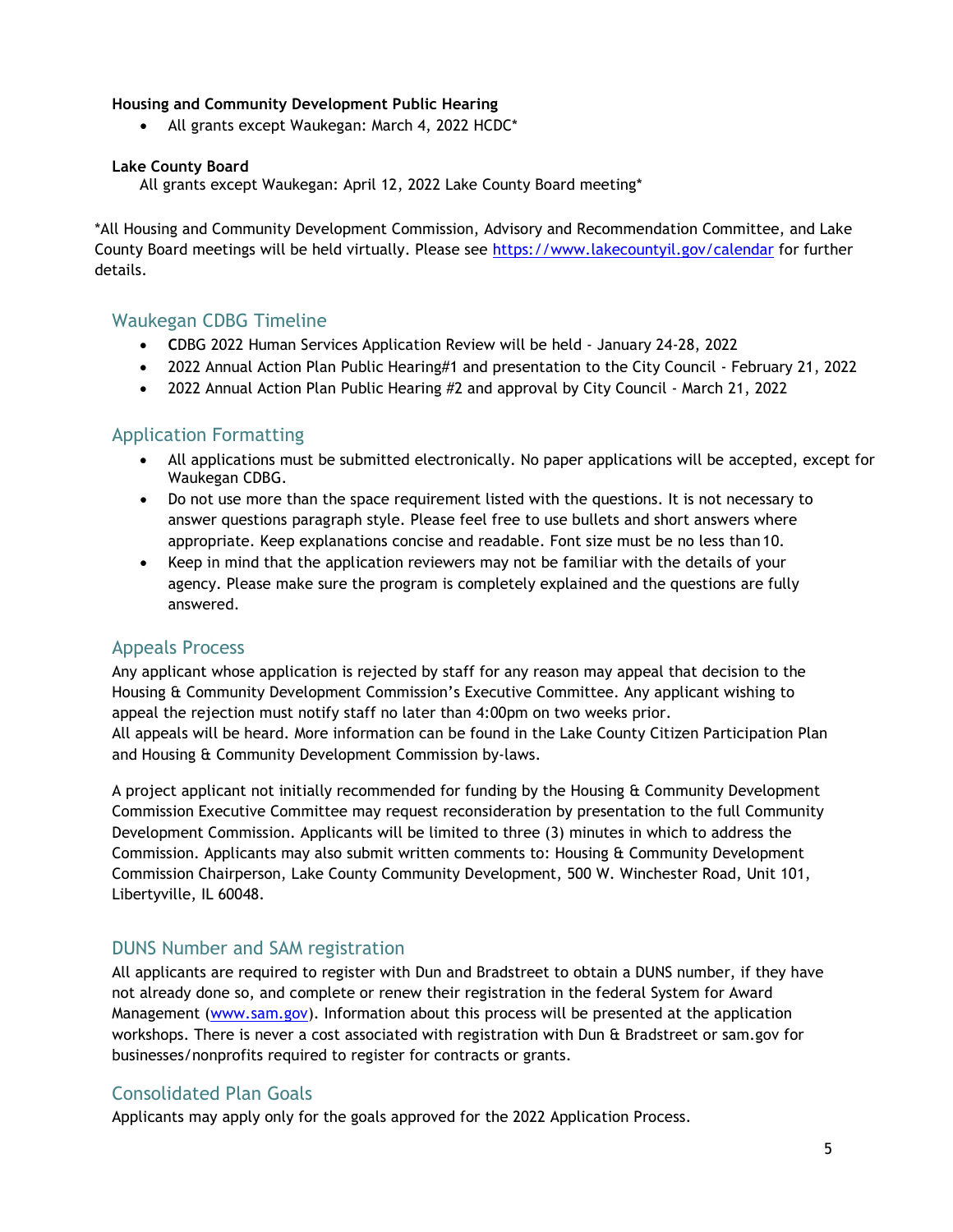## CDBG & Emergency Solutions Grant (ESG)

- Goal 1 Improve Homeless Crisis Response System
- Goal 2 Assist Persons with Special Needs
- Goal 3 Maximize Affordable Housing
- Goal 4 Prioritize Pathways for Upward Economic Mobility

## Waukegan CDBG

- HO-1 Housing- Support the Continuum of Care's efforts to provide emergency shelter and transitional housing.
- HO-2 Operation/Support Social service program, permanent supportive housing service programs, and facilities for the homeless and persons at risk of becoming homeless.
- SN-2 Social Services Support social service programs and facilities for the special needs populations.
- CD-2 Public Services Invest in community services that promote and enhance targeted populations to improve quality of life.
- ED-1 Employment Support and promote job creation, retention, and employment training programs.

## Lake County Video Gaming

- Goal 1 Assessment, education and outreach for gambling addiction To provide services that increases the awareness of and the detection of problem gambling in Lake County.
- Goal 2 Clinical gambling addiction services To provide mental health services by licensed practitioners to Lake County citizens with a gambling addiction.
- Goal 3 Non-clinical gambling addiction services To provide non-clinical services that aid in the recovery of Lake County citizens from the negative effects of gambling addiction (i.e. credit repair counseling, crime prevention, support groups).
- Goal 4 Other behavioral health services To provide other behavioral health services by licensed professionals, not specifically associated with gambling, to Lake County residents.

## HOME-ARP Instructions

The PY2022 application process includes additional funding through a special HOME allocation through the American Rescue Plan, also known as HOME-ARP. The funding is available through the Lake County HOME Consortium and can be used to help individuals who are homeless.

HOME-ARP funds can be used for the following activities:

- Production or Preservation of Affordable Housing
- Tenant-Based Rental Assistance (TBRA)
- Homeless Prevention Services and Housing Counseling
- Supportive Services (as defined by the McKinney-Vento Act):
	- o Costs of child care;
	- o Costs of improving knowledge and basic educational skills;
	- o Costs of establishing and/or operating employment assistance and job training programs
	- o Costs of providing meals or groceries
	- $\circ$  Costs of assisting eligible program participants to locate, obtain and retain housing
	- o Costs of certain legal services
	- o Costs of teaching critical life management skills
	- o Financial assistance costs, including:
		- Rental application fees
		- **Security deposits**
- **Utility deposits**
- Payment of rental arrears
- Purchase and Development of Non-Congregate Shelter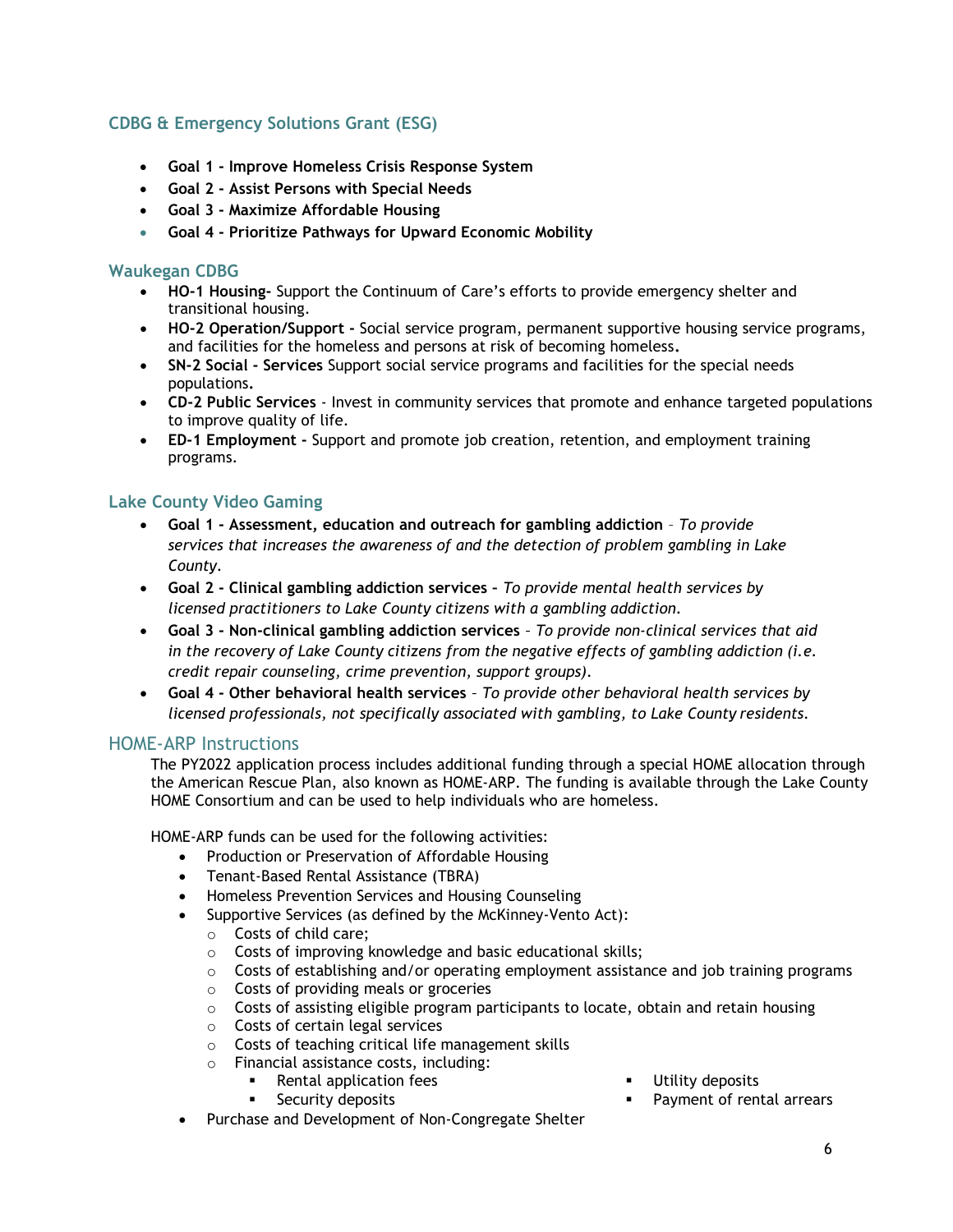HOME-ARP funds cannot be used for the following activities:

- Homeowner assistance
- Operation expenses of Non-Congregant Shelter

In order to apply for HOME-ARP, agencies must fill out and submit a full Human Services Application. Applicants should include information on the project applicability to HOME-ARP requirements throughout the application. Projects that align with needs and strategies identified in the homeless gaps analysis, will be given additional points. Full Gaps Analysis report is available here: http://www.lakecountyhomeless.org/s/Gaps-Analysis-of-the-Homeless-Crisis-Response-System-in-Lake-County-FINAL.pdf. Lake County, North Chicago, and Waukegan reserve the right to award funding as appropriate, and agencies that apply for HOME-ARP funding may be considered for another grant.

## Budget Instructions

Use budget forms provided. Note: There are *three* different budgets that may be required in the submittal:

- Overall Agency Budget
	- $\circ$  Should be the budget for the entire organization, separated into Revenue and Direct or Programming Expenses.
- Program Budget
	- $\circ$  Should be the budget for this specific program associated with the request, separated into Revenue and Direct or Programming Expenses. If the program budget and agency budget are the same, check the box on the program budget page indicating that – no need to fill it out again.
		- "Actual Previous Year" refers to 2020 Calendar Year or last fiscal Year.
		- "Current Operating Year" refers to 2021 Calendar Year or current fiscal Year.
		- "Projected Next Year" refers to 2022 Calendar Year or next fiscal Year.
- Use of Funds Budget
	- o Should be the budget for the proposed funding in the application.

## Total Direct Expenses

- Refer to the program costs only; in other words, total program costs less administration and fundraising expenses.
- Requests for real estate or capital improvements are ineligible and will not be considered.

## Administration and fundraising costs

 Refer to those items that are not related to direct program expenses. Examples may include supplies for a special event, administrative staff time spent preparing grants, costs associated with budgeting or strategic planning, and all staff and non-personnel costs needed for general management purposes.

## Administration and fundraising costs/total expense (%)

 Refers to the percent calculated by dividing the Administration/Fundraising costs by the total expenses.

## Total expenses

Equal the total direct expenses plus the administration/fundraising costs.

## Surplus/deficit

 Is the remainder when you subtract the total expenses from the total revenue. Show negative numbers in parentheses.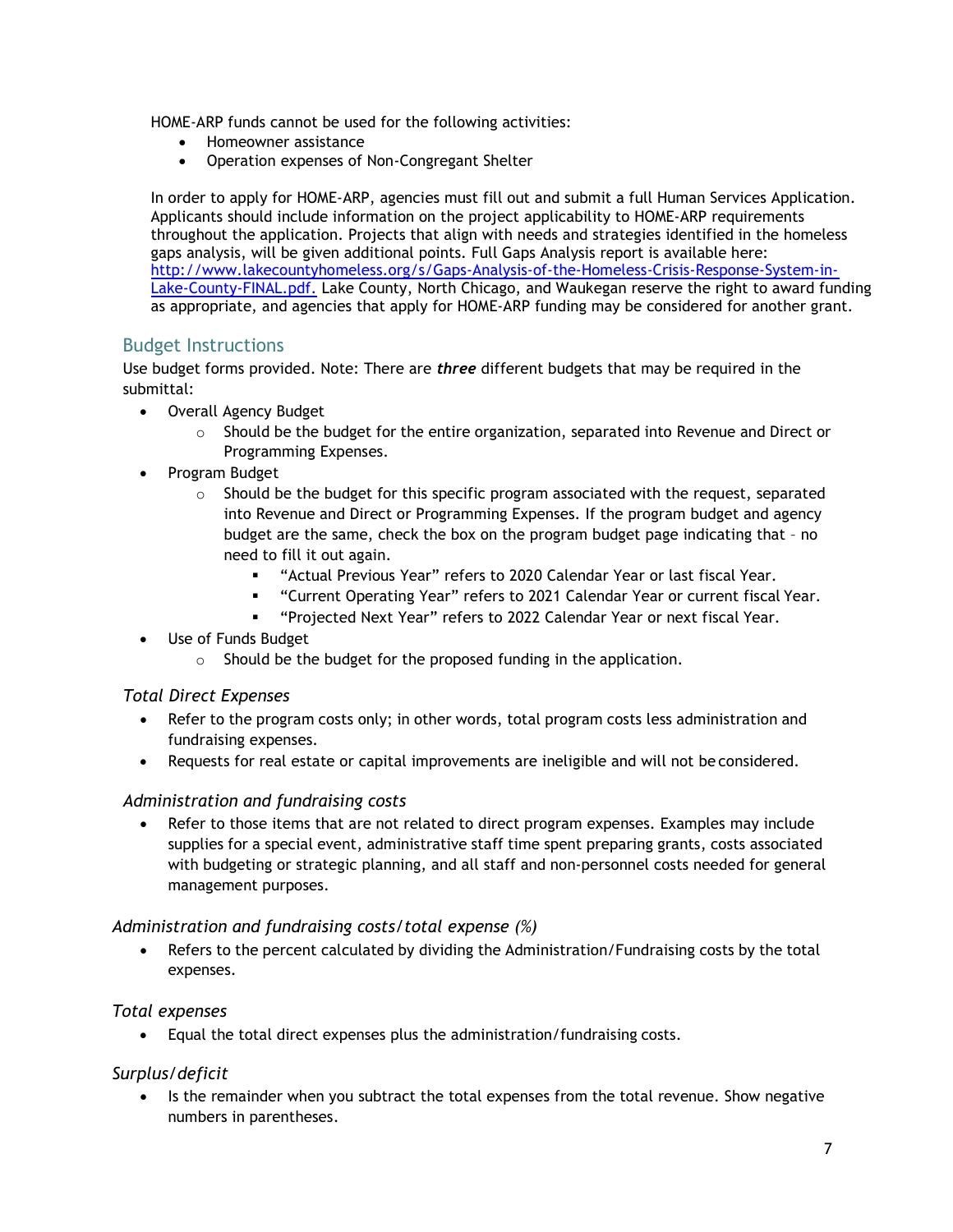## Program Outcomes Instructions

Outcome measurement is the process of assessing the results of an agency's programs for its participants on a regular basis. By focusing on outcomes, we are seeking information how participants will benefit from the program's activities and outputs.

- Identify 1-3 client-based outcomes for your program (see next page for exceptions). The outcomes should be problem-related, attainable, and measurable statements of a program's intended effect on its client's knowledge, skills, attitudes, behavior, or condition OR the measurable effect on someone because of what they did in your program.
- When reporting Results, state the number served and rate of achievement as it relates to the outcome.
- If you did not set outcomes for the current or most recent years, provide some form of program goals and corresponding results.
- Unless otherwise noted, applicants are not required to have the same outcomes year to year.

## Exceptions:

- ESG applicants are not required to submit outcomes measures. As necessary, reports will be drawn from HMIS to determine program quality. New programs without existing HMIS data may contact their grant administration specialist with questions and concerns.
- Applicants for Video Gaming Revenue providing direct client services need to only submit one proposed outcome but should report on three goals from the previous year. The other two proposed goals will be provided by Community Development.

## Key Definitions:

Outcomes are created as a result of programmatic inputs, activities and outputs. Often outcomes are confused with these other components of programming, which are quite different.

Inputs include resources dedicated to or consumed by the program, such as money, staff and staff time, volunteers and volunteer time, facilities, equipment and supplies.

Activities are what the program does with the inputs to fulfill its mission, such as sheltering and feeding homeless families or training and counseling homeless adults to help them prepare for jobs.

Outputs are the direct products of program activities. They usually are measured in terms of the volume of work accomplished, such as the numbers of participants served, and materials distributed.

Outcomes are benefits or changes for individuals or populations during or after participating in program activities. Outcomes may relate to knowledge, attitudes, values, skills, behaviors, conditions, or other attributes.

| Inputs |  | Activities |  | Outputs |  | Outcomes |
|--------|--|------------|--|---------|--|----------|
|--------|--|------------|--|---------|--|----------|

## How to Write Outcomes

An outcome-oriented objective is a problem related, attainable and measurable statement of a program's intended effect on its client's knowledge, skills, attitudes, behavior or condition.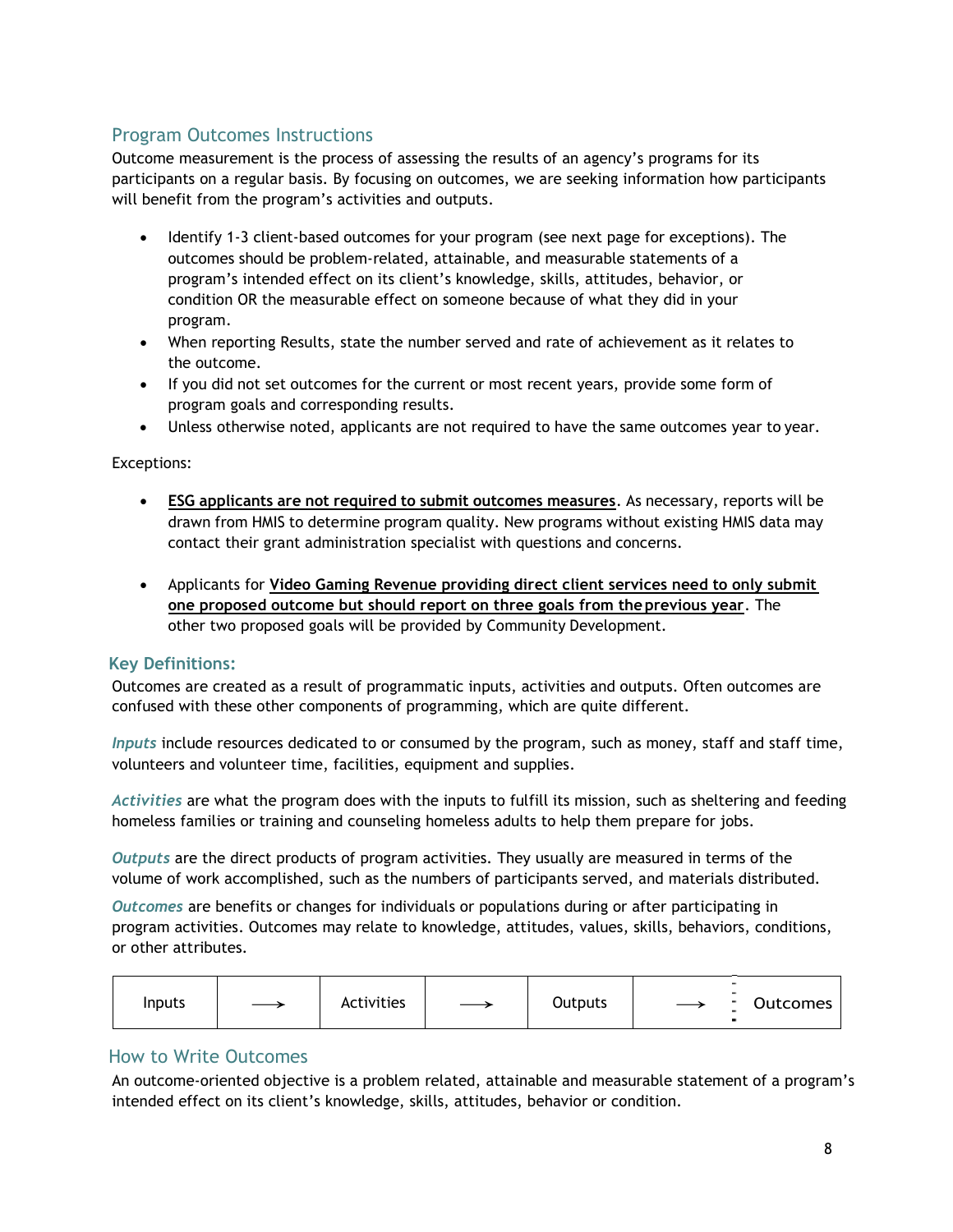Simply put, a client-based outcome is:

- Focused on what the client will gain from the program
- Measurable and defines how it will be measured
- Specific
- Attainable and can be attributed to that program
- Understandable to someone outside of the program

The outcome statement must include specific targets, how they will be measured, and the strategies or steps that the program must accomplish to meet the targets. The outcomes must be specific, identifying what the client will get out of these services (not just that clients will be served, counseled, etc.). When providing a level of achievement, state the number served/percent increase, not just "achieved" or "not achieved." Outcomes do not need to encompass every aspect of the program.

| State the<br><b>Outcome</b>                                                     | <b>Strategies</b>                                                                                                          | <b>Measurement</b>                                        | <b>Target</b><br><b>Dates</b>                               | <b>Rationale</b>                                                                                                                                                                                                                                                             | Long Term<br><b>Effect</b>                                                                                                                                                                      |
|---------------------------------------------------------------------------------|----------------------------------------------------------------------------------------------------------------------------|-----------------------------------------------------------|-------------------------------------------------------------|------------------------------------------------------------------------------------------------------------------------------------------------------------------------------------------------------------------------------------------------------------------------------|-------------------------------------------------------------------------------------------------------------------------------------------------------------------------------------------------|
| X number of<br>clients will<br>accomplish Y<br>for/in $Z$<br>amount of<br>time. | Describe<br>how the<br>outcome<br>will be<br>achieved.                                                                     | Describe the<br>methods used<br>to assess the<br>outcome. | What are<br>the target<br>dates for<br>this<br>outcome?     | Explain why the outcome,<br>target and strategies were<br>chosen. Discuss how the<br>results are attributable to<br>this program. For previous<br>outcomes, explain why a<br>goal was overachieved,<br>underachieved and any<br>plans to change in the<br>following<br>year. | Explain how this<br>outcome is<br>beneficial to<br>clients and/or<br>the community;<br>explanation can<br>go beyond the<br>term of your<br>funding request.                                     |
| 50 clients,<br>formerly on<br>TANF, will<br>get and keep<br>a job               | 200 clients<br>will go<br>through a job<br>skill<br>workshop.<br>100 clients<br>will be placed<br>in a living<br>wage job. | Caseworker<br>and client<br>report.                       | 6 months<br>after<br>completion<br>of job skill<br>workshop | This goal is attainable<br>because follow-up will be<br>done weekly, and support<br>will be given when needed<br>to all working clients to<br>insure the success of the<br>placement                                                                                         | Statistics show<br>that the success<br>of the<br>community is<br>proportional to<br>the number of<br>residents making<br>a living wage.<br>Children do<br>better in<br>school, are<br>healthier |

## Outcomes - Example

## Additional Lake County Requirements

Minimum Eligibility Threshold: Applications scoring 70% or more of available points in the Scoring Criteria will be considered eligible for funding but are not guaranteed to be recommended for funding. Applications receiving below 70% of available points in the Scoring Criteria may not be recommended for funding. The HCDC and Lake County reserve the right to consider factors other than those listed in the Scoring Criteria.

Prior receipt of funding does not insure or suggest ongoing financial support. Agencies should not become dependent on Community Development Block Grant (CDBG), Lake County Video Gaming Revenue (VGR) or Emergency Solutions Grant (ESG) funding to sustain their programs.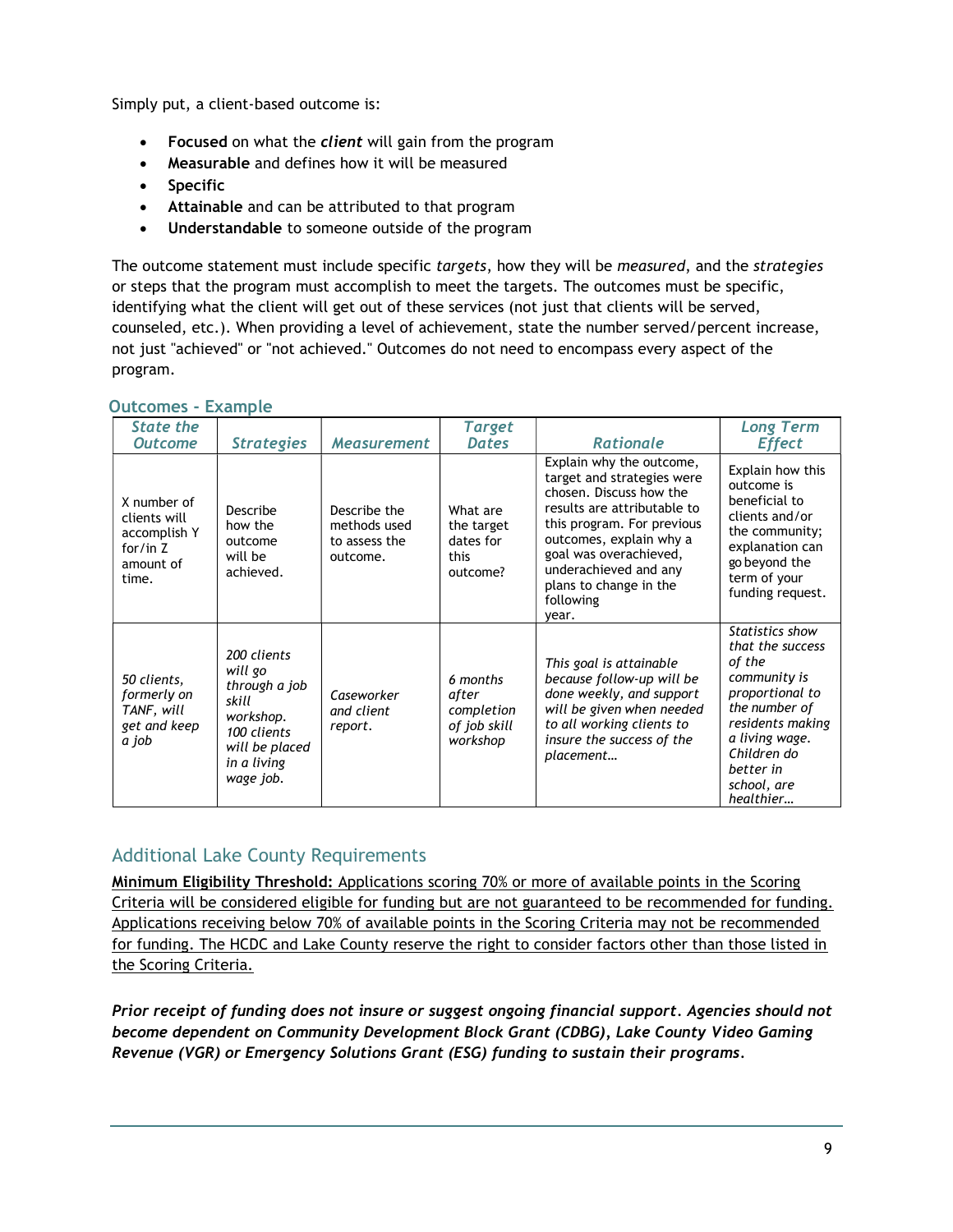## Lake County/North Chicago and Waukegan CDBG and ESG Specific Instructions

The following is applicable to Lake County and North Chicago CDBG and Lake County ESG funds. Applications for other CDBG funds and HOME funds will be available on the Lake County website. Participation in the ServicePoint Referral Network will be a requirement of all grantees unless participation is not practicable.

## Lake County CDBG applicants must:

- be either units of government, public not-for-profit entities or private not-for-profit entities;
- be open to all residents of the county and must provide services to beneficiaries throughout Lake County, not just in North Chicago or Waukegan.

## North Chicago CDBG applicants must:

- be either units of government, public not-for-profit entities or private not-for-profit entities;
- serve North Chicago residents

## Waukegan CDBG applicants must:

- be either units of government, public not-for-profit entities or private not-for-profit entities;
- serve Waukegan residents
- provide Proof of Good Standing / Certificate of Good Standing
	- All applicants are required to prove good standing as entity incorporated in the State of Illinois. Good standing can be verified by the Office of the Illinois Secretary of State with a copy of the Corporation File Detail Report (https://apps.ilsos.gov/corporatellc/). Purchased Certificate not necessary.
- Intake documents must verify residency

## ESG applicants must:

- be either units of government, public not-for-profit entities or private not-for-profit entities;
- $\Box$  be open to all residents of the county and must provide services to beneficiaries throughout Lake County, not just in North Chicago or Waukegan.
- $\Box$  Lake County ESG applicants special note regarding HMIS: The U.S. Department of Housing & Urban Development requires all recipients of ESG funds to participate in the Lake County Continuum of Care's Homeless Management Information System (HMIS), commonly known as ServicePoint.

Contact Nancy Angulo at 847-377-7773 with any questions related to the HMIS.

## Minimum/maximum amount of requests

- CDBG: a minimum of \$10,000 and no maximum
- ESG: a minimum of \$10,000 and no maximum.

## Estimated Funds Available – Contingent on 2022 HUD Budget

- Lake County ESG \$207,430
- D Lake County CDBG \$435,804
- □ North Chicago CDBG \$33,500
- $\blacksquare$  Waukegan CDBG \$120,000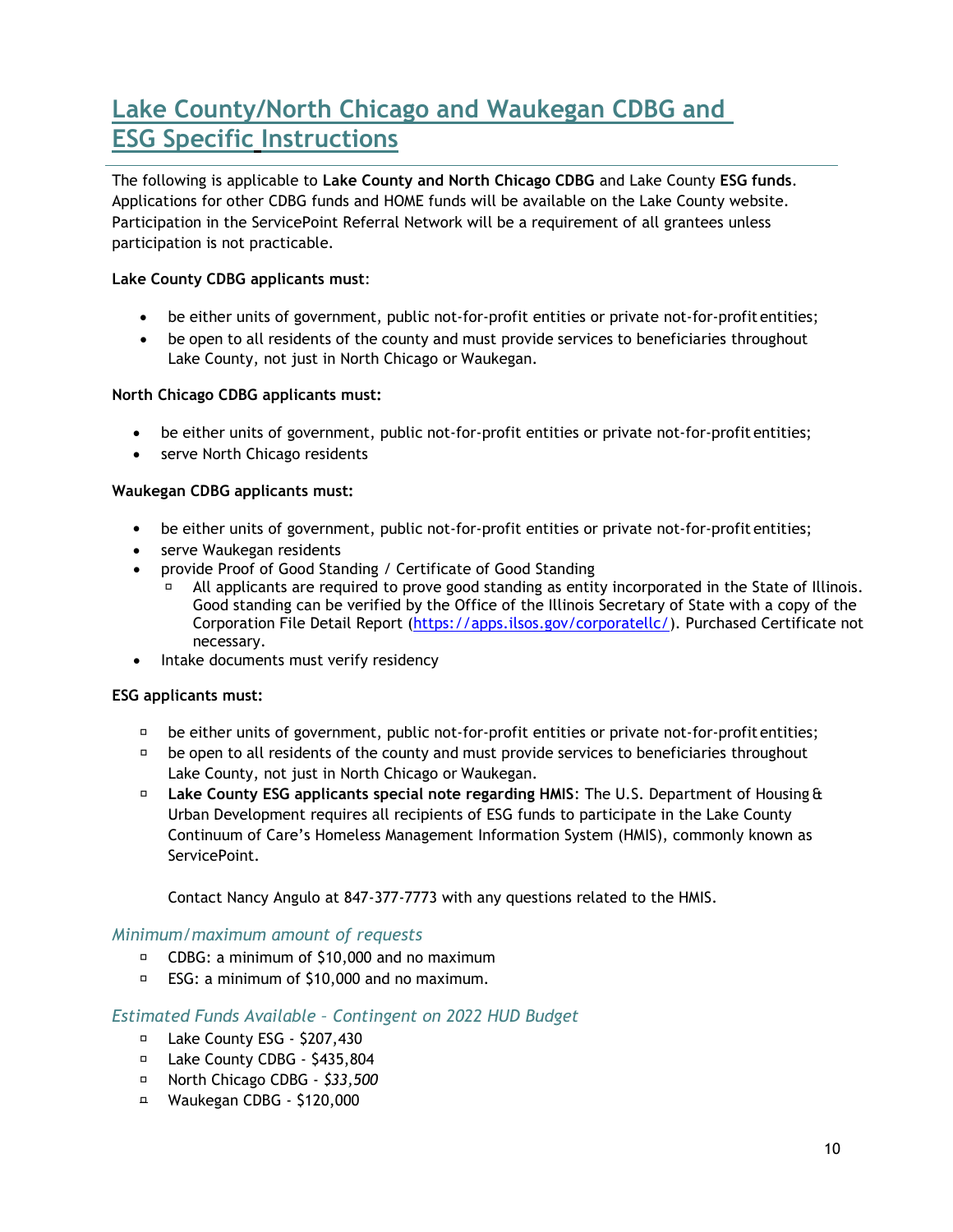## Match/Leverage

All applicants must be able to provide funding for a portion of the proposed program from other sources.

- $\Box$  CDBG = at least 25% of the total grant amount
- $\Box$  ESG = at least 100% of the total grant amount (dollar for dollar match)

## Lake County/North Chicago CDBG and Lake County ESG Scoring Criteria Community Impact

Community Need (0-30 Points) – Reviewers will score this category based upon the overall impact that the proposed project/program will have in addressing a priority need identified in the Consolidated Plan.

Priority Needs

- 1. End Homelessness
- 2. Inclusive Growth
- 3. Housing Accessibility
- 4. Borderless Transit

Reviewers will consider the extent to which the proposed program is needed in the community by considering other known similar programs in the community, the actual number of people to be served, and the impact if the program were not funded.

Financial Need (0-20 Points) - Reviewers will score this category based on the criticality of the requested funds for the applicant's finances.

Lake County Impact (0-25 Points) – A formula will be used to determine 10 points of the score in this category. It is based on the percentage of Lake County entitlement client and the difference between that percentage and the percentage of the budget request. A reminder that Lake County CDBG is able to fund programs that serve Waukegan and North Chicago clients as well, but its emphasis will be placed on clients served in the Lake County entitlement area.

The remaining 15 points will be scored by the reviewers and will be based on the overall impact to the County.

Outcomes (CDBG & VGR Only) (0-20 Points) – The reviewers will score this section based upon how well the outcomes are written for the proposed program. The application should include client-based outcomes that identify benefits or changes for individuals or populations as a direct result of participating in the proposed program. Outcomes should be focused, measurable, meaningful, specific, attainable, and identify a change in the clients' knowledge, attitudes, values, skills, behaviors, and/or condition. The strategies, mechanisms for measurement, target dates and rationale should also be clear and understandable. The longterm effects should reflect a general benefit to the community, in line with what is stated in the Con Plan goals.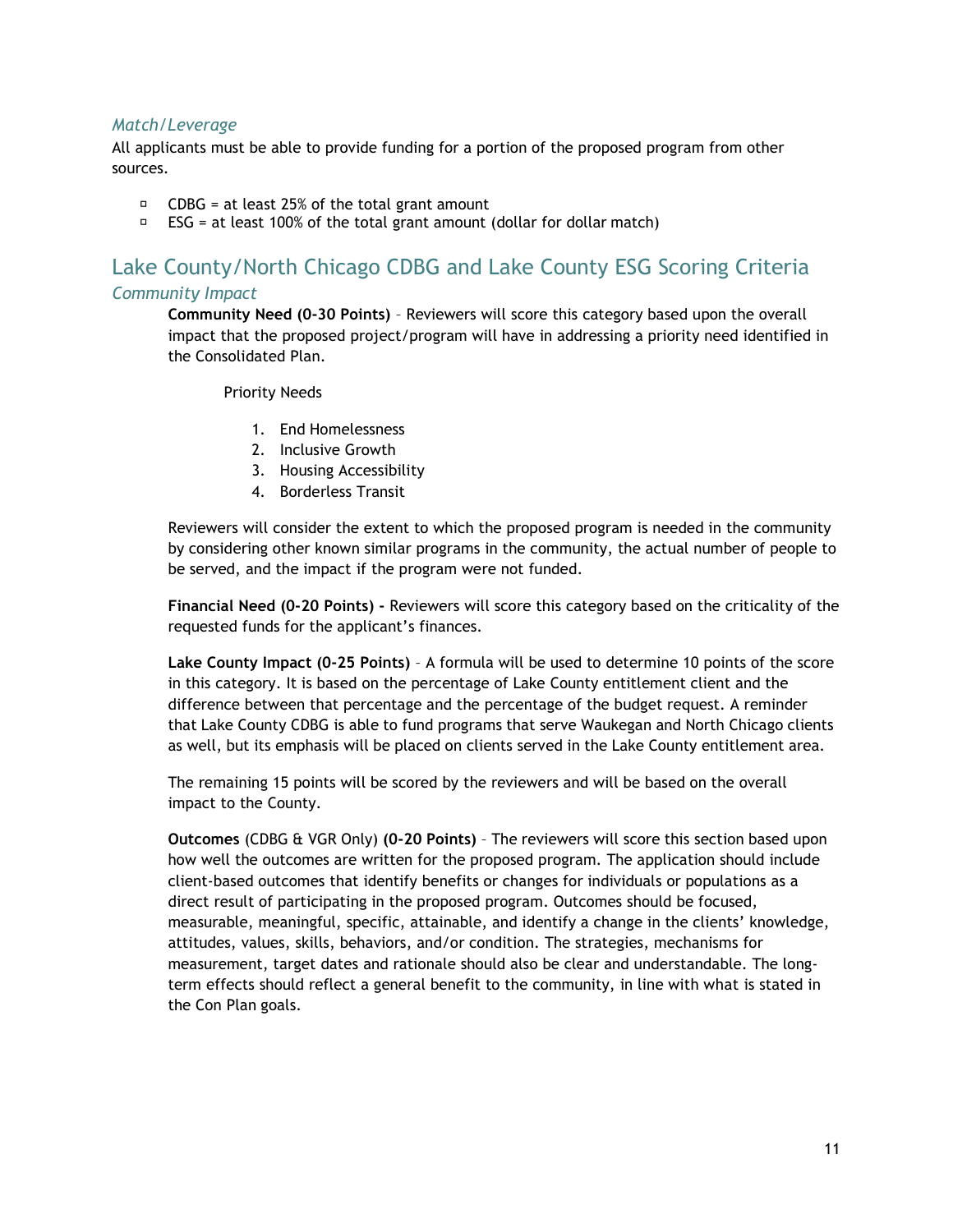## Project/Program Quality

Design (0-30 Points) – The reviewers will score this section based upon how well the program is expected to efficiently and effectively accomplish its proposed program outcomes. The reviewer may consider whether the program follows a proven model, whether the design seems reasonable, and whether the program has sufficiently prepared to overcome obstacles.

The reviewer will also evaluate the level to which the program is able to collaborate with other agencies in the community. Stronger programs share their resources with others and similarly benefit from collaboration as well.

The reviewer will also consider how well the program is able to follow-up with their clients' progress, assess their levels of satisfaction and provide adequate referrals if further intervention is needed. Programs should be prepared to prevent further escalation of clients' problems.

Staffing and Facilities (0-15 Points) – The reviewer will score this section based upon the applicant management and the institutional knowledge of the agency and program by considering: the staff levels of experience and training, availability in full-time positions; and the staff turnover. The reviewer will consider how well the agency is equipped to run the program successfully and how accessible (to people with disabilities) their location is.

#### Agency Capacity

Past Performance (0-30 Points) – The reviewer will score this section based upon the overall history of the program and agency in successfully achieving their outcomes and effectively providing services. The reviewer will assess the program's readiness and capacity to undertake the proposed activity. The reviewer will also consider staff reports regarding the agency's ability to successfully complete its application. If the agency has been funded in the past, reviewers will also take into account the performance in completing quarterly reports and vouchers in a correct, consistent and timely manner.

Fiscal Management (0-20 Points) – The reviewer will score this section based upon their assessment of the audit report and the Budgets and Financial Assessments. Reviewers will evaluate the diversity and resilience of the various funding sources that support the agency and note the ratio of administrative and fund-raising costs to total expenses.

Sustainability (0-20 Points) – The reviewer will score this section based upon whether it seems that there are sufficient resources for the program to complete its objectives within the program year. The reviewer will assess the organizational and fiscal viability of the program in the near future.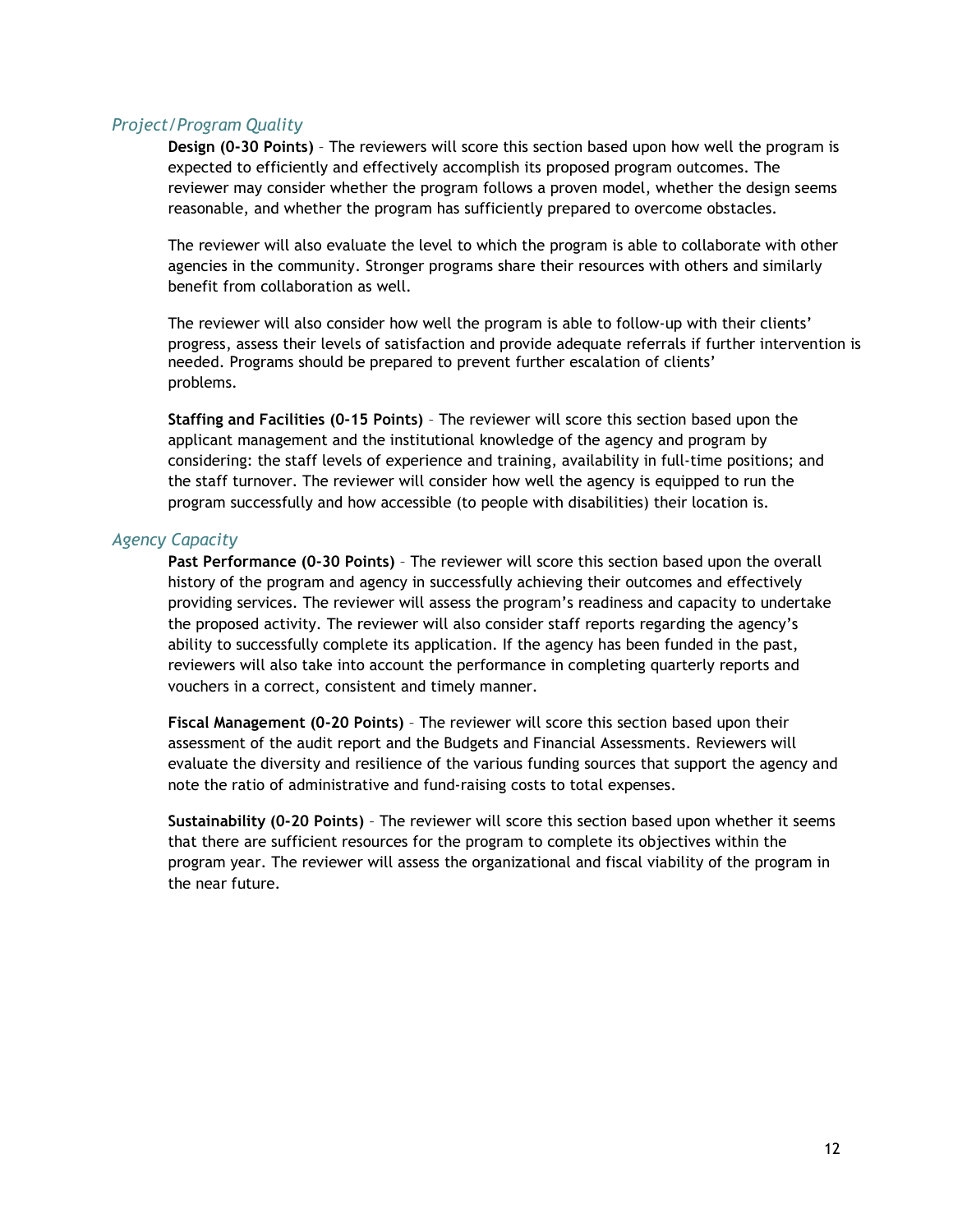## Waukegan CDBG Scoring Criteria

**Quality of The Proposal:** (0-20) The application will be scored on whether the it is communicated in a clear and concise manner and if the it included complete and accurate information. Were all areas of the application completed? Does the agency demonstrate the administrative capacity to follow directions, assemble required information, and generally meet the requirements of federal funding?

Previous Experience  $\hat{a}$  Expertise: (0-5) The application will be scored on the agency's proven history of successfully providing these services in the community. Consideration will also be given based on past performance, both with Waukegan CDBG and with other funders or in other relationships?

Financial Stability: (0-20) The application will be scored on the agency's financial stability. Will the project fail without the funding? Will the project be dependent on the funding over the long run? Are the finances in order, well recorded and documented? Does the project have more leverage than the required 25%? Is there a clear plan of how the funding will be utilized? Does the agency maintain a fund development plan for continued sustainability?

**Priority Needs:** (0-20) The application will be scored on if the project addresses identified priority needs (housing, homeless, other special needs, community development and economic development)? How well will it address the need?

**Outcomes: (0-35)** The application will be scored on whether outcomes will be attainable and if they will impact other needs. Are they feasible? How will the outcomes be measured? The outcomes must be measurable and complete outcomes that will be used throughout the program year. Unmeasurable outcomes will disqualify the application.

Community/Neighborhood Focus: (0-20) The application will be scored on if the project is community/neighborhood driven? Does it increase community empowerment? Does it address areas of greatest need? Is there partnership and collaboration with other agencies? Does it involve residents at various levels? Will it help revitalize the neighborhood? Does it address more than one need?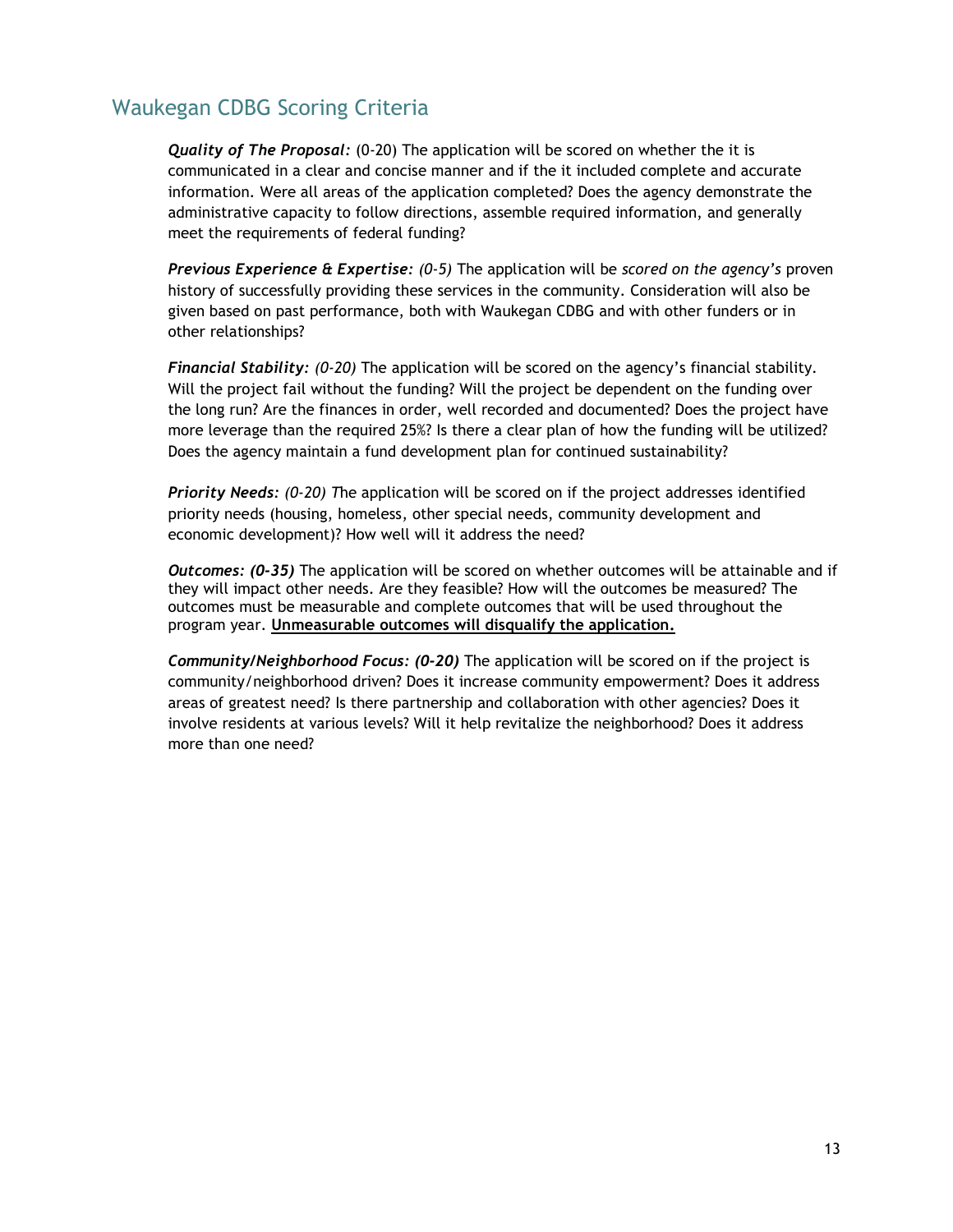## Lake County Video Gaming Specific Instructions

## Lake County Video Gaming fund applicants must:

- be either units of government, public not-for-profit entities or private not-for-profit entities; be open to all residents of the county and must provide services to beneficiaries throughout Lake County, not just in North Chicago or Waukegan.
- $\Box$  participate in the ServicePoint referral network for, at a minimum, the duration of the grant funding. Financial support may be included as a line item in the grant application. Training will be provided by Lake County Community Development upon request. Identify in the application how your organization relies on incoming and/or outgoing referrals and how many staff are involved with the referral process. If adoption is not practicable, provide a clear explanation in the space provided.
- demonstrate that funding contributes to an expansion of services and not just a subsidization of existing services.

## Minimum/maximum amount of requests

□ There are no minimum/maximum limits on grant request amounts.

## Estimated Funds Available

 $\Box$  Lake County VGR - \$474,409

## Match/Leverage

□ There are no matching requirements although matching funds will strengthen an application's score.

## Lake County Video Gaming Fund Scoring Criteria

## Community Impact

Community Need (0-60 points) – Reviewers will score this category based on the overall impact the proposed program would have in addressing an identified community need. Reviewers will evaluate whether the proposed program is needed by considering the prevalence of similar programs in the community and the number of people to be served.

- 1. Assessment, education and outreach for gambling addiction (60 pts.)
- 2. Clinical gambling addiction services (45 pts.)
- 3. Non-clinical gambling addiction services (30 pts.)
- 4. Other behavioral health services (15 pts.)

Financial Need (0–20 points) - Reviewers will score this category based on the criticality of the requested funds for the organization's finances.

Overall Impact (0-15 points) This score is based on the likelihood that a client living anywhere in Lake County's geography would use the program's services.

Outcome (0-10 Points) – The reviewers will score this section based on how well the outcome is written for the proposed program. The application should include a client-based outcome that identifies benefits or changes for individuals or populations as a direct result of participating in the program. The outcome should be focused, measurable, meaningful, specific, attainable, and identify a change in clients' knowledge, attitude, values, skills, behavior, and/or condition. The long-term effects should reflect a general benefit to the community.